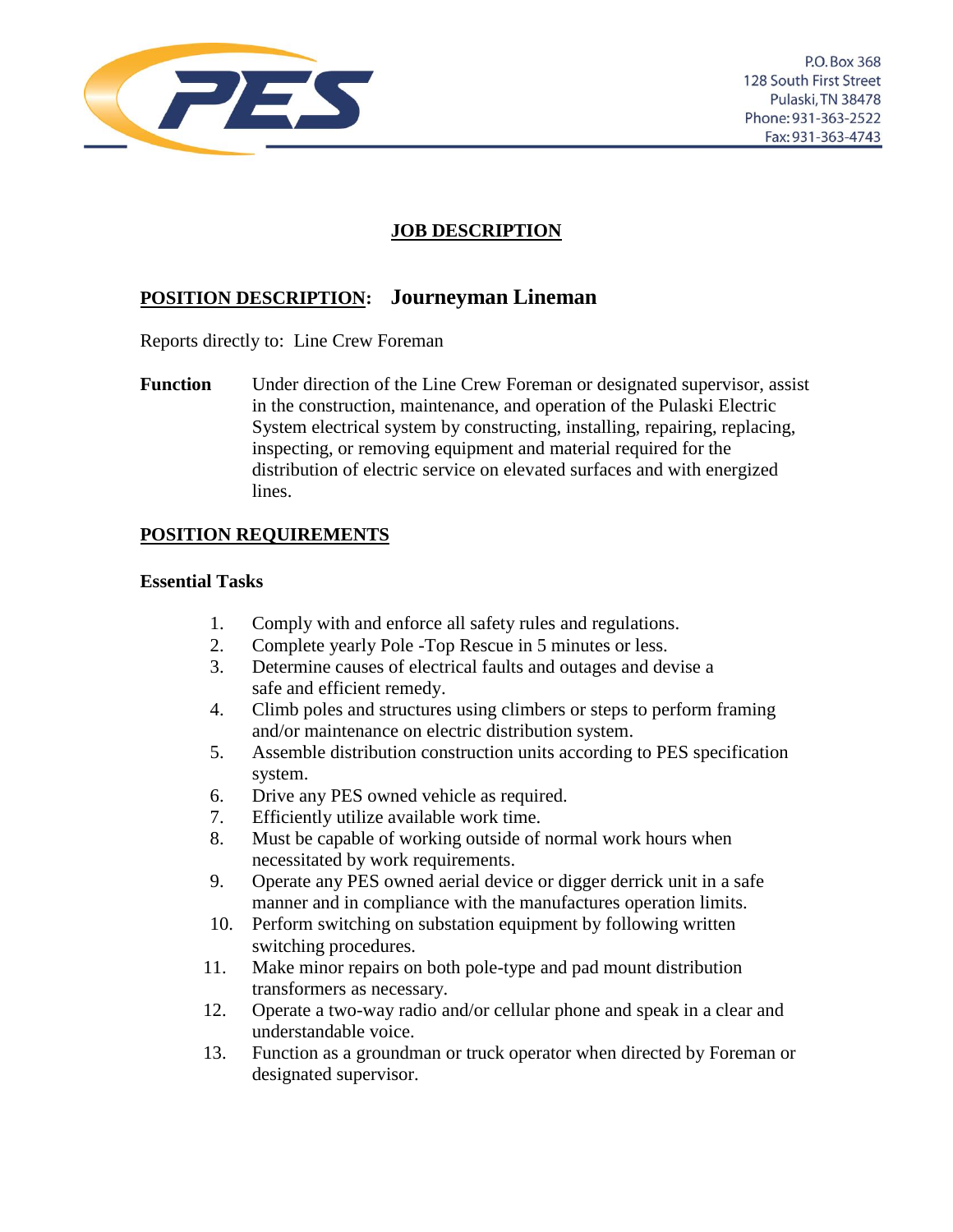- 14. Function as supervisor of a work unit when directed to do so by the Foreman or designated supervisor.
- 15. Participate in the "on-call" program after regular work hours, weekends, and holidays on a rotational basis as scheduled. Journeyman will be capable of leading on-call.
- 16. Any other work assigned by the Foreman or designated supervisor required for successful performance.

#### **Secondary Tasks**

- 1. Assume responsibility for vehicles, tools, equipment, or materials assigned.
- 2. Assume responsibility for the care and safeguarding of customer's property.
- 3. Maintain inventory of truck stock materials, requesting replacement materials as required.
- 4. Maintain first aid, fire extinguishers, drinking water, and other safety or personal comfort equipment on vehicles, replenishing or replacing as needed.
- 5. Dig and backfill holes/trenches for poles, anchors and wire by hand when required.
- 6. Assist other coworkers in framing, shoveling, tamping, cleanup of work site, conduit placement, wire pulling, guy tensioning, or other groundwork.
- 7. Actively participate in training such as attending training classes and seminars as required.
- 8. Participate in committee or team activities.

# **REQUIRED EXPERIENCE, KNOWLEDGE, ABILITIES AND CONDUCT**

#### **Experience Classifications**

General

Completion of Pre-Apprentice assessment workshop, Lineman Apprenticeship correspondence course, and on the job training. Promotion to the next level shall be only at the recommendation of the Foreman or designated supervisor. The final approval shall rest with management. The employee may be required to demonstrate to his foremen that he has made substantial and significant progress in his present classification before being promoted to the next level.

#### **Duties of the Journeyman Lineman**

Employee shall be expected to be capable of performing all appropriate duties associated with electrical plant construction, operation and maintenance. Employee shall climb a minimum of 24 poles annually, a record of which shall be logged and initialed by the Foreman or designated supervisor while under this classification. Employee shall be expected to participate in the "on-call" program after regular work hours, weekends, and holidays on a rotational basis. Will be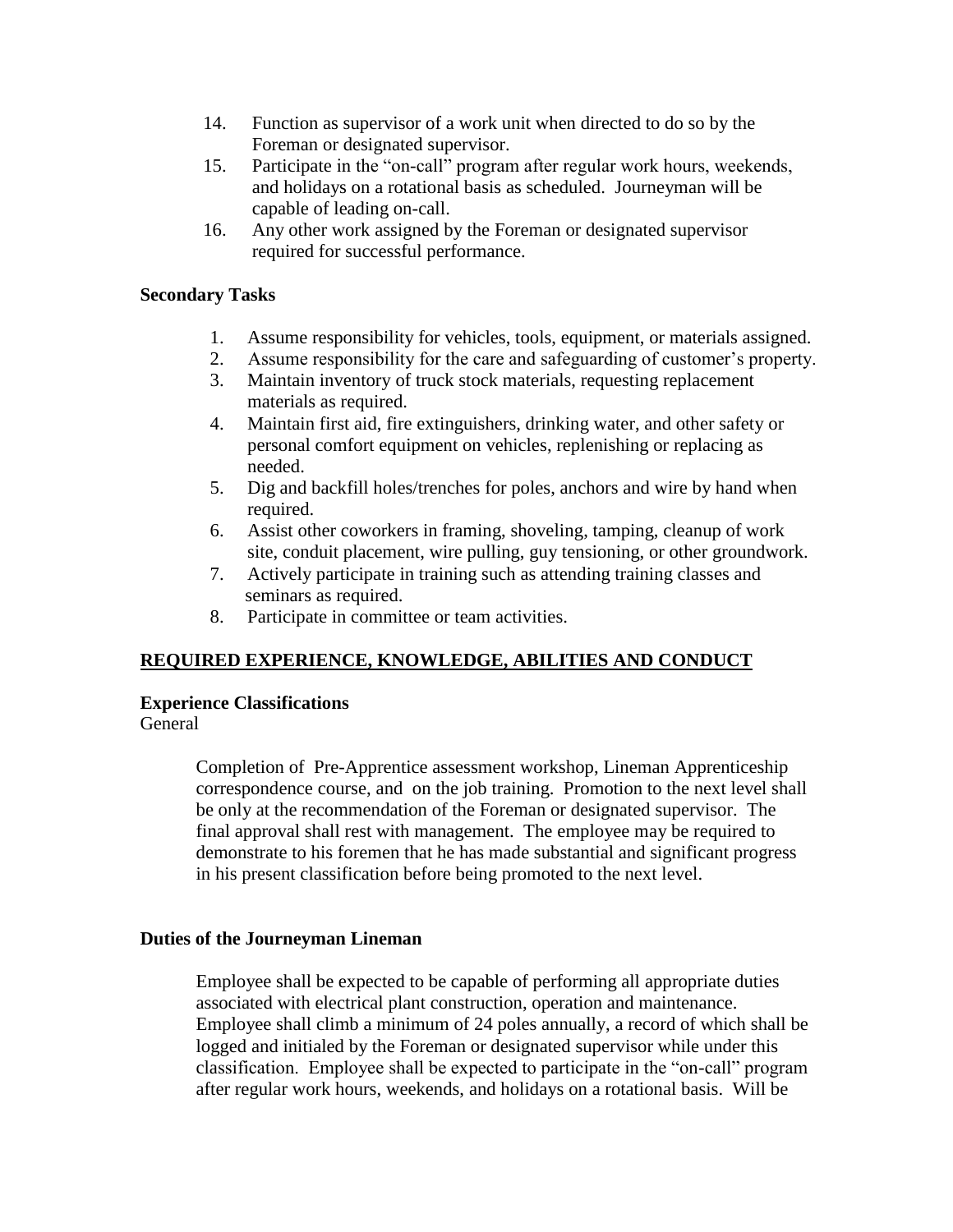scheduled for Advanced Lineman training through a PES approved training institution.

### **Knowledge**

- 1. Know and comply with applicable safety rules and regulations.
- 2. Understand all PES operating practices and policies.
- 3. Know the PES geographical service area and distribution circuit configuration.
- 4. Know and understand PES construction specifications.
- 5. Ability to read and interpret working plans and construction plans.
- 6. Complete familiarity with the APPA Safety Manual for an electric utility.
- 7. Familiarity with the National Electric Safety Code.
- 8. Demonstrate complete fluency in both oral and written English.

## **Abilities**

- 1. Must be able to "meet the public" in a cordial/business like way.
- 2. Must be able to find a solution for or to deal proactively with work-related problems.
- 3. Must be able to accept responsibility and account for his/her actions.
- 4. Must be able to perform work accurately and thoroughly.
- 5. Must be able to pay attention to the minute details of a project or task.
- 6. Must be able to demonstrate conduct conforming to a set of values and accepted standards.
- 7. Must be able to be truthful and be seen as credible in the workplace and possess the trait of being dependable and trustworthy.
- 8. Must be able to work comfortably at elevated levels, whether on poles or in aerial devices.
- 9. Must be able to plan and implement safe and efficient work procedures.
- 10. Must be able to properly operate and employ all hot-line tools and equipment, including protective and safety equipment.
- 11. Function effectively during adverse or inclement weather conditions.
- 12. Must be able to complete any training necessary to perform job functions.
- 13. Capable of traveling out of town when required.
- 14. Ability to take instruction and understand directions.
- 15. Ability to work without direct supervision.
- 16. Ability to understand and promptly and safely carry out oral, visual, and written instructions.
- 17. Ability to read and comprehend safety manuals, vehicle operating manuals, material specification manuals, job orders, maps, and other job related documents.
- 18. Ability to accurately perform basic mathematics (addition, subtraction, multiplication, and division).
- 19. Ability to complete as-built drawings and material lists as required for completion or work.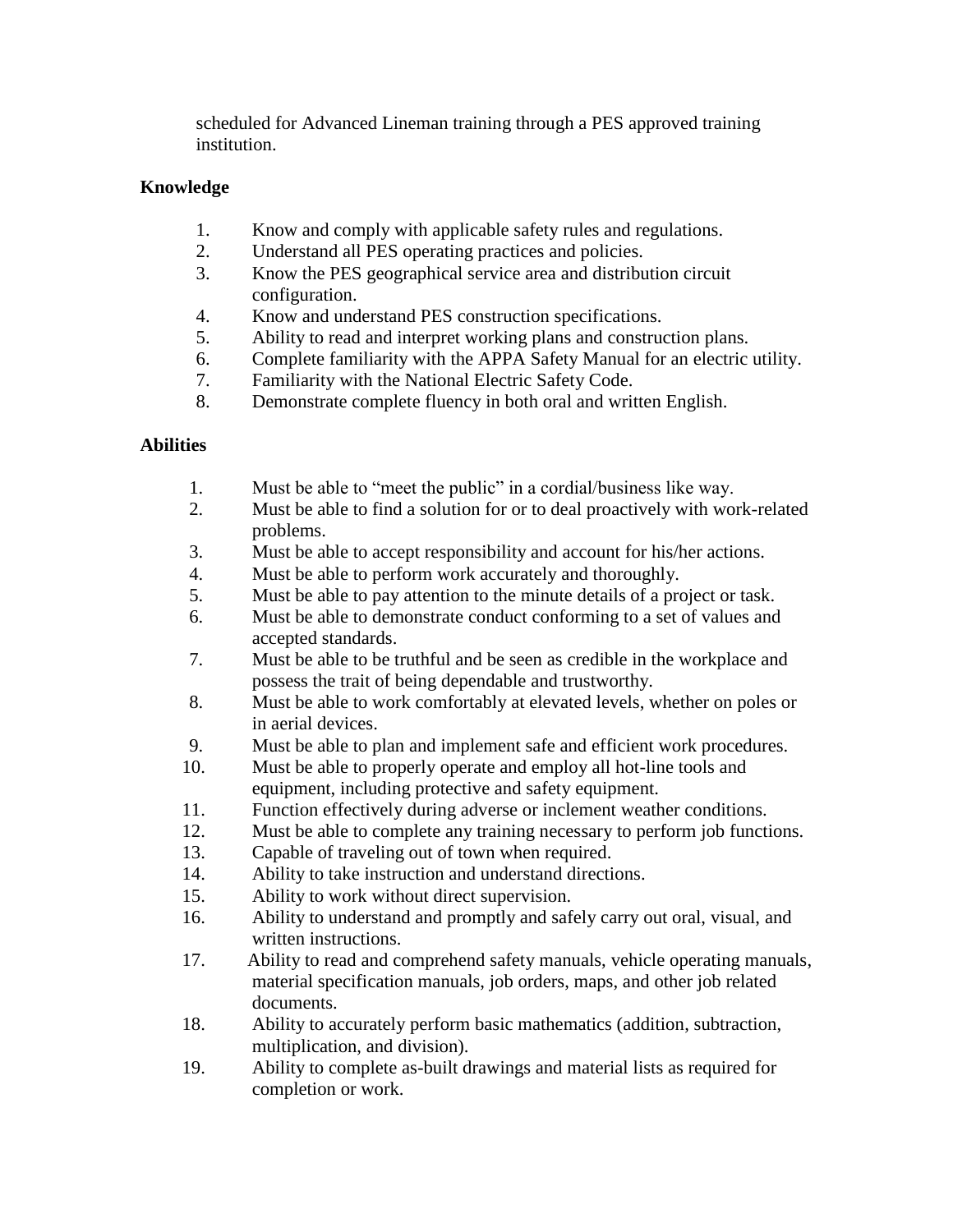20. Ability to use hand and small power tools and specialized electrical construction tools.

### **Conduct**

- 1. Ability to function as a member of a work unit, maintaining an effective and cordial relationship with all other employees.
- 2. Maintain a commitment to excellence and promote the same commitment in coworkers.
- 3. Recognize and acknowledge the obligation due and importance of all PES customers.
- 4. Recognize oneself as an integral part of the PES organization that requires active cooperation with all other PES departments and employees.

## **Education**

High school graduate or equivalent required.

## **Physical Requirements**

- 1. Capable of climbing poles using climbers and steps.
- 2. Capable of bending, twisting, squatting and stooping repeatedly for entire workday.
- 3. Must have 20/20 vision or correctable to 20/20.
- 4. Capable of lifting and carrying a weight of 100 pounds a distance of 125 feet across an unpaved surface of earth and vegetation.
- 5. Capable of lifting and placing a weight of 100 pounds on an elevated surface 50 inches high.
- 6. Capable of working outdoors in all weather conditions, including periods of temperature extremes occurring in the PES service area.
- 7. Capable of working outdoors during periods of night, sun, rain, sleet, snow, ice, wind, or other adverse conditions.
- 8. Capable of working outdoors during periods of poor air quality resulting from pollen or dust contamination, which may contribute to allergic, or respirators distress.
- 9. Capable of standing for 12-16 hours per day without rest.

### **Licenses and Certifications**

- 1. Must possess at the time of employment or obtain within six (6) months of hiring, a valid Class B Commercial Driver License allowing legal operation of a motor vehicle in Tennessee. Maintaining of the Class B CDL or equivalent is a continuing condition of employment.
- 2. Must possess at the time of employment or obtain at a time designated by PES, a valid Red Cross or equivalent certification of proficiency in adult CPR and first aid.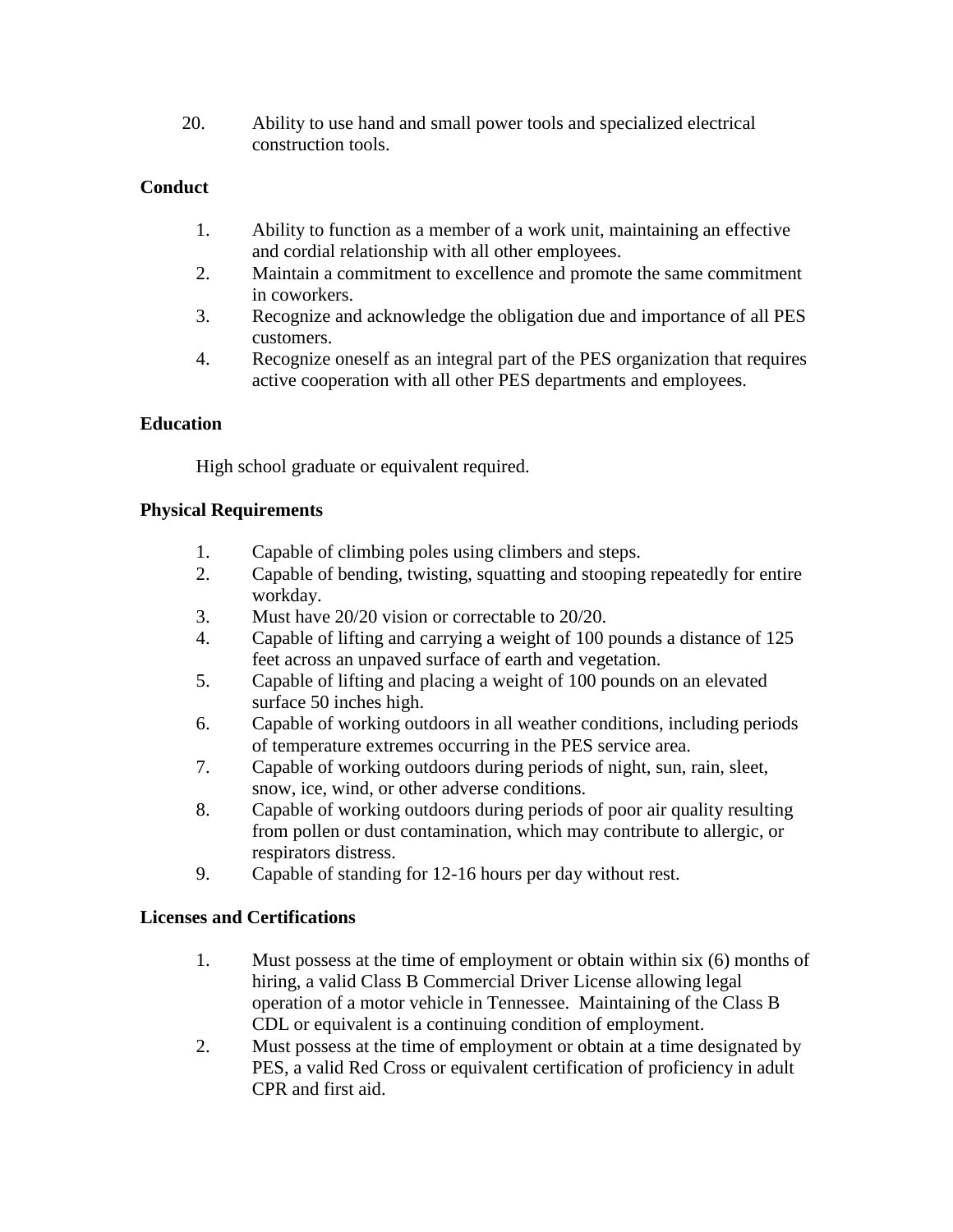#### **PES SUPPLIED EQUIPMENT**

- 1. Keys:
	- a. Office Door Keys: "A" "G" and FOB
	- b. Warehouse Gate Opener
	- c. Large Padlock Gate Key #A2243
	- d. Small Padlock Gate Key
	- e. Vehicle key

#### 2. PPE:

- a. Protective eyewear
- b. Gloves
- c. Caps
- d. Hard hat: 1 every 5 years
- e. High Voltage Gloves & Protectors
- f. Low Voltage Gloves & Protectors
- g. Reflective Rain Gear
- h. Reflective Vest

#### 3. Clothing:

Appropriate clothing shall be worn suitable for job function. See PES Operating Policy No. 4-3.

4. Tools / Manuals:

a. Tools: Pliers, Harness, Ball-Ping Hammer, Lanyard, Wooden Tape Measure, Channel Locks, Flathead Screwdriver, Skinning Knife and Safety Strap

b. Company provided cell phone or cell phone determined and reimbursed by company with voice service only.

- c. Gas Card
- d. PES Operating Policies
- e. Emergency Action Plan
- f. Safety Manual

Note: All equipment provided by PES to its employees is for the sole use of the employees. It is not intended for any of this material to be given out to the general public, friends or family. Any promotional items are distributed by PES Marketing and the Customer Service Dept.

#### **STATEMENT ON POSITION**

This job description and specification is to give the applicant a reasonable expectation of the requirements and responsibilities. It in no way implies that the